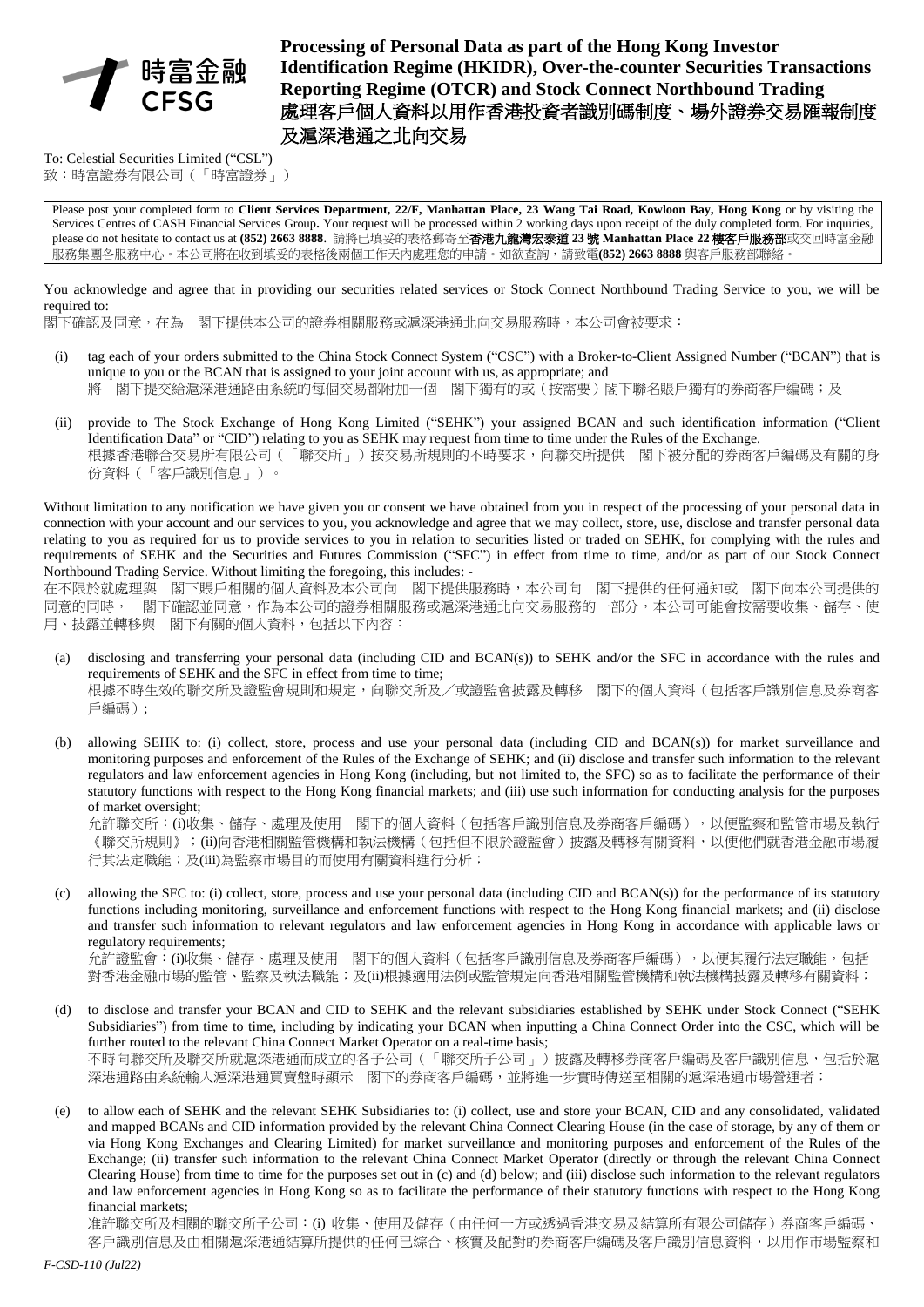

# **Processing of Personal Data as part of the Hong Kong Investor Identification Regime (HKIDR), Over-the-counter Securities Transactions Reporting Regime (OTCR) and Stock Connect Northbound Trading** 處理客戶個人資料以用作香港投資者識別碼制度、場外證券交易匯報制度 及滬深港通之北向交易

監控目的及執行交易所規則;(ii) 不時向相關的滬深港通市場營運者(直接或透過相關的滬深港通結算所)轉移此等資料,以作以 下第(c)及(d)項的目的;及 (iii) 向在香港的相關監管機構及執法機關披露此等資料,以助他們履行有關香港金融市場的法定職能;

- (f) to allow the relevant China Connect Clearing House to: (i) collect, use and store your BCAN and CID to facilitate the consolidation and validation of BCANs and CID and the mapping of BCANs and CID with its investor identification database, and provide such consolidated, validated and mapped BCANs and CID information to the relevant China Connect Market Operator, SEHK and the relevant SEHK Subsidiaries; (ii) use your BCAN and CID for the performance of its regulatory functions of securities account management; and (iii) disclose such information to the Mainland regulatory authorities and law enforcement agencies having jurisdiction over it so as to facilitate the performance of their regulatory, surveillance and enforcement functions with respect to the Mainland financial markets; and 准許相關滬深港通結算所:(i) 收集、使用及儲存 閣下的券商客戶編碼及客戶識別信息,以便綜合及核實券商客戶編碼與客戶識 別信息,及將此類信息與其投資者身份數據庫進行配對,並提供此類已綜合、核實及配對的券商客戶編碼及客戶識別信息資料給 相關的滬深港通市場營運者、聯交所及相關的聯交所子公司;(ii) 使用 閣下的券商客戶編碼及客戶識別信息來協助其履行證券賬 戶管理的監管職能;及 (iii) 向内地監管機構及執法機關披露此等資料,以助他們履行有關內地金融市場的監管、監察及執法職 能;及
- (g) to allow the relevant China Connect Market Operator to: (i) collect, use and store your BCAN and CID to facilitate their surveillance and monitoring of securities trading on the relevant China Connect Market through the use of the China Connect Service and enforcement of the rules of the relevant China Connect Market Operator; and (ii) disclose such information to the Mainland regulatory authorities and law enforcement agencies so as to facilitate the performance of their regulatory, surveillance and enforcement functions with respect to the Mainland financial markets.

准許相關滬深港通市場營運者:(i) 收集、使用及儲存 閣下的券商客戶編碼及客戶識別信息,以助其就滬深港通服務的使用下, 在相關的滬深港通市場進行的證券交易進行監察與監控及執行相關滬深港通市場營運者的規則;及 (ii) 向内地的監管機構及執法 機關披露此等資料,以助他們履行有關內地金融市場的監管、監察及執法職能。

By instructing us in respect of any transaction relating to China Connect Securities, you acknowledge and agree that we may use your personal data for the purposes of complying with the requirements of SEHK and its rules as in force from time to time in connection with the Stock Connect Northbound Trading. You also acknowledge and agree that despite any subsequent purported withdrawal of consent by you, your personal data may continue to be stored, used, disclosed, transferred and otherwise processed for the above purposes, whether before or after such purported withdrawal of consent.

通過向本公司發出就與滬深港通證券有關的任何交易指示, 閣下確認並同意本公司可能會使用 閣下的個人資料,以遵守聯交所有關 滬深港通北向交易不時有效的規定及規則。 閣下亦確認並同意,儘管 閣下隨後表示撤回同意,無論是在此類聲稱的撤銷同意之前或 之後, 閣下的個人資料仍可繼續被儲存、使用、披露、轉讓及以其他方式處理以達到上述目的。

### **Consequences of failing to provide Personal Data or Consent** 未能提供個人資料或同意的後果

Failure to provide us with your personal data or consent as described above may mean that we will not, or will no longer be able to, as the case may be, carry out your trading instructions or provide you with our Stock Connect Northbound Trading Service or securities related services (other than to sell, transfer out or withdraw your existing holdings of securities, if any).

閣下如未能向我們提供個人資料或上述同意,可能意味著我們不會或不能夠再(視情況而定)執行 閣下的交易指示或向閣下提供本公 司的滬深港通北向交易服務或證券相關服務,惟出售、轉出或提取 閣下現有的證券持倉(如有)除外。

*Notes*備註*:*

- *(1) The terms* "*BCAN*" *and* "*CID*" *used in this form shall bear the meanings as defined in paragraph 5.6 of the Code of Conduct for Persons Licensed by or Registered with the Securities and Futures Commission.*
- 本表格中所述的"券商客戶編碼"及"客戶識別信息"具有《證券及期貨事務監察委員會持牌人或註冊人操守準則》第*5.6* 段所界定的含義。" *(2) In case of discrepancy between the English version and the Chinese version of this form, the English version shall prevail.*

#### 本表格中英文版本如有歧異,概以英文版本為準。

#### **Acknowledgement and Consent** 確認及同意

I/We acknowledge I/We have read and understand the content of the "Processing of Personal Data as part of the HKIDR, OTCR and Stock Connect Northbound Trading" of CSL. By signing this form, I/We signify my/our consent and agree for CSL to use my/our personal data on the terms of and for the purposes set out in the "Processing of Personal Data as part of the HKIDR, OTCR and Stock Connect Northbound Trading". I/We understand all the provisions set out in the Processing of Personal Data as part of HKIDR and OTCR and accept and agree to be bounded thereby. I/We understand all the provisions set out in the Shanghai-Hong Kong and Shenzhen-Hong Kong Stock Connect Terms and Conditions and accept and agree to be bounded thereby.

本人/吾等確認本人╱吾等已閱讀並明白時富證券「處理客戶個人資料以用作香港投資者識別碼制度、場外證券交易匯報制度及滬深港 通之北向交易」的內容。通過簽署此表格,本人/吾等表示本人/吾等同意時富證券可根據「處理客戶個人資料以用作香港投資者識別 碼制度、場外證券交易匯報制度及滬深港通之北向交易」中的條款及用途使用本人/吾等的個人資料。本人/吾等明白處理客戶個人資 料以用作香港投資者識別碼制度、場外證券交易匯報制度條款及細則,並接受及同意受該等文件約束。本人/吾等明白滬港通及深港通 條款及細則,並接受及同意受該等文件約束。